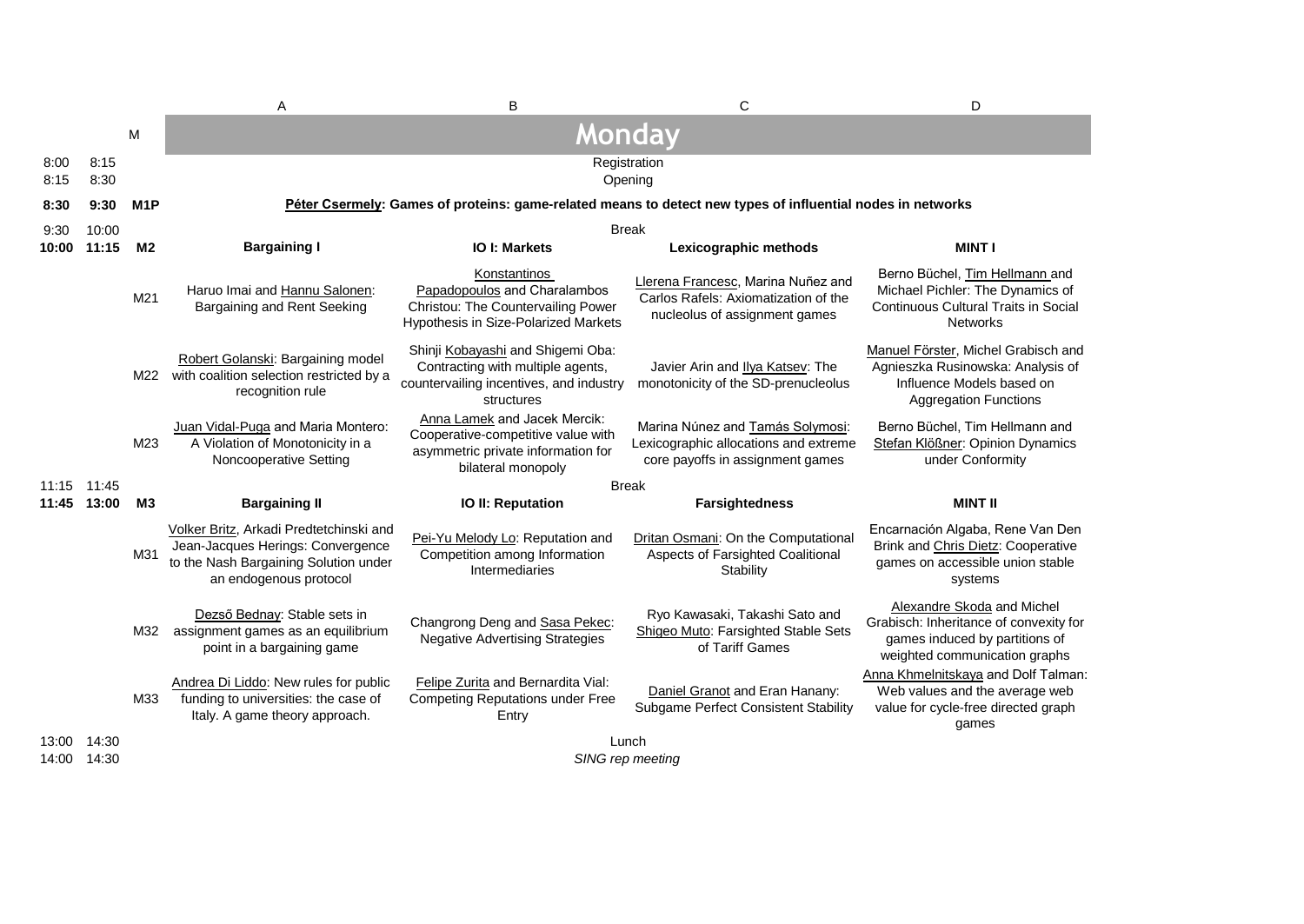A B B C D

| 14:30 | 15:30 M4P |                 | Hamid Sabourian: Repeated implementation                                                                                                          |                                                                                                                                                                                      |                                                                                                                                    |                                                                                                                                                                                    |                                                                                                   |
|-------|-----------|-----------------|---------------------------------------------------------------------------------------------------------------------------------------------------|--------------------------------------------------------------------------------------------------------------------------------------------------------------------------------------|------------------------------------------------------------------------------------------------------------------------------------|------------------------------------------------------------------------------------------------------------------------------------------------------------------------------------|---------------------------------------------------------------------------------------------------|
| 15:30 | 15:45     |                 | <b>Break</b>                                                                                                                                      |                                                                                                                                                                                      |                                                                                                                                    |                                                                                                                                                                                    |                                                                                                   |
| 15:45 | 17:00     | M <sub>5</sub>  | <b>Bilateral Bargaining</b>                                                                                                                       | IO III: Hotelling                                                                                                                                                                    | Values I                                                                                                                           | <b>Matching I</b>                                                                                                                                                                  |                                                                                                   |
|       |           | M <sub>51</sub> |                                                                                                                                                   | Ahmet Ozkardas and Agnieszka<br>Rusinowska: Wage bargaining with<br>discount rates varying in time                                                                                   | Berno Buechel: Condorcet<br>Consistency and Competition on<br><b>Median Spaces</b>                                                 | Frank Huettner and Harald Wiese:<br>Axiomatizations of the Disjunctive<br>Coercion Value for Games with<br><b>Permission Structures</b>                                            | Yeon-Koo Che. Jinwoo Kim and<br>Fuhito Kojima: Efficient Assignment<br>with Interdependent Values |
|       |           | M <sub>52</sub> | János Flesch, Marc Schröder and<br>Dries Vermeulen: The bilateral trade<br>problem in a discrete setting                                          | Mark Van Lokeren and Philippe Cara:<br>Nash equilibria in a two-dimensional<br>Downsian competition                                                                                  | Luisa Carpente, Balbina Casas,<br>Ignacio García-Jurado and Anne Van<br>Den Nouweland: A value for games<br>with optimistic bounds | Azar Abizada: Pairwise stability and<br>strategy-proofness for college<br>admissions with budget constraints                                                                       |                                                                                                   |
|       |           | M <sub>53</sub> | Hannu Vartiainen: Mechanism Design<br>without Commitment                                                                                          | Ignacio Nadal Moriana and Amparo<br>Urbano Salvador: Platforms, Software<br>and piracy.                                                                                              | Maurice Koster, Ines Lindner, Stefan<br>Napel and Sascha Kurz: Conditional<br><b>Prediction Values</b>                             | Szilvia Pápai: Matching With Minimal<br><b>Priority Rights</b>                                                                                                                     |                                                                                                   |
| 17:00 | 17:30     |                 |                                                                                                                                                   |                                                                                                                                                                                      | <b>Break</b>                                                                                                                       |                                                                                                                                                                                    |                                                                                                   |
| 17:30 | 19:10     | M <sub>6</sub>  | <b>Repeated Prisoner's Dilemma</b>                                                                                                                | <b>IO IV: Oligopolies</b>                                                                                                                                                            | Core                                                                                                                               | <b>Graph Games</b>                                                                                                                                                                 |                                                                                                   |
|       |           | M61             | Saeed Seyed Agha Banihashemi:<br>Application of games theory on<br>international relations                                                        | Jacqueline Morgan and Fabien Prieur:<br>Global emission ceiling versus<br>international cap and trade: What is<br>the most efficient system when<br>countries act non-cooperatively? | Miklós Pintér: The kappa-core and the<br>kappa-balancedness of TU games<br>with infinite many players                              | Christian Trudeau: Characterizations<br>of the cycle-complete and folk<br>solutions for minimum cost spanning<br>tree problems                                                     |                                                                                                   |
|       |           | M62             | Yukihiko Funaki and Robert Veszteg:<br>Monetary incentives and game-<br>theoretical payoffs: Experimental<br>results on a prisoners' dilemma game | Tamás László Balogh and Attila<br>Tasnádi: Endogenous Timing in a<br>Mixed Bertrand-Edgeworth Duopoly                                                                                | Stéphane Gonzalez and Michel<br>Grabisch: Preserving coalitional<br>rationality for non-balanced games                             | Inés Gallego, Andrés Jiménez-<br>Losada, Julio Fernández and Manuel<br>Ordóñez: A Banzhaf value for games<br>with fuzzy communication structure                                    |                                                                                                   |
|       |           | M63             | Marina Born and Ivica Rogina:<br>Prediction of the Success in Games<br>from Personal Characteristics                                              | Attila Tasnádi: Endogenous Timing of<br>Moves in Bertrand-Edgeworth<br>Triopolies                                                                                                    | Michel Grabisch and Peter Sudhölter:<br>The Bounded Core for Games with<br><b>Precedence Constraints</b>                           | Joaquin Sánchez-Soriano, Gustavo<br>Bergantiños, María Gómez-Rúa,<br>Natividad Llorca and Manuel A.<br>Pulido: An allocation rule for k-hop<br>minimum cost spanning tree problems |                                                                                                   |

**Welcome reception**, Main Building, Main Hall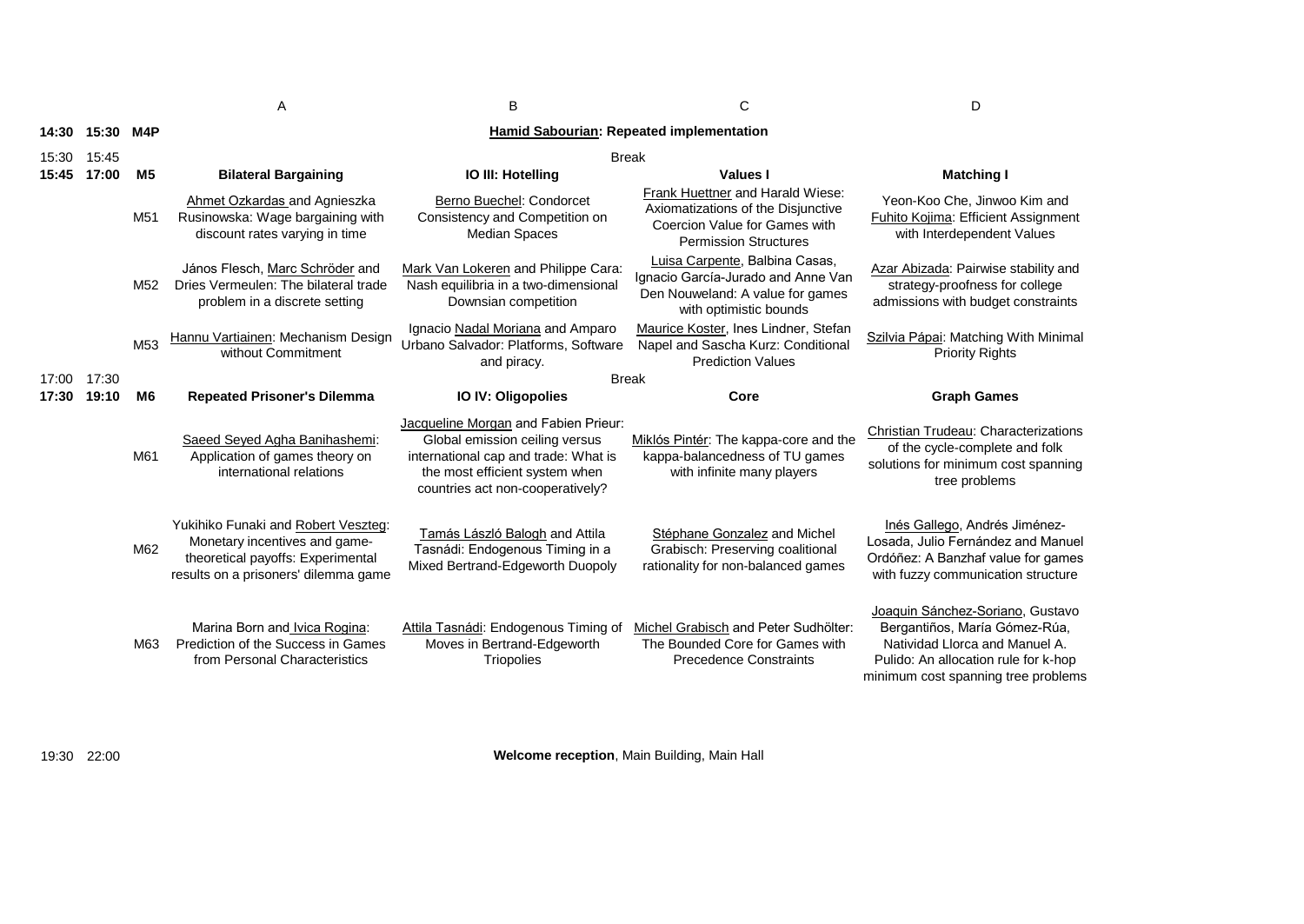|              |               |                  | A                                                                                                                                                          | B                                                                                                                                                                                            | C                                                                                                                                                                                  | D                                                                                                                                                                     |
|--------------|---------------|------------------|------------------------------------------------------------------------------------------------------------------------------------------------------------|----------------------------------------------------------------------------------------------------------------------------------------------------------------------------------------------|------------------------------------------------------------------------------------------------------------------------------------------------------------------------------------|-----------------------------------------------------------------------------------------------------------------------------------------------------------------------|
|              |               | T                |                                                                                                                                                            | <b>Tuesday</b>                                                                                                                                                                               |                                                                                                                                                                                    |                                                                                                                                                                       |
| 8:30<br>9:30 | 9:30<br>10:00 | T <sub>1</sub> P |                                                                                                                                                            |                                                                                                                                                                                              | Jean-Jacques Herings: Voting in Collective Stopping Games<br>Break                                                                                                                 |                                                                                                                                                                       |
|              | 10:00 11:15   | T <sub>2</sub>   | <b>Signalling</b>                                                                                                                                          | <b>Game Theory in Supply Chain</b><br>Management                                                                                                                                             | <b>Values II</b>                                                                                                                                                                   | <b>MINT III</b>                                                                                                                                                       |
|              |               | T <sub>21</sub>  | Saara Hämäläinen: Signaling quality<br>via delayed trade                                                                                                   | Greys Sosic, Fang Tian and Laurens<br>Debo: How Cooperative Can Firms be<br>in Green Production?                                                                                             | Yuan Feng and Theo Driessen: Matrix<br>approach to the associated<br>consistency for the Shapley value with<br>generalized characteristic function                                 | Sylvain Beal and Philippe Solal:<br>Axioms of invariance for TU-games                                                                                                 |
|              |               |                  | Mats Godenhielm, Klaus Kultti and<br>T22 Tuomo Virkola: High price signals high<br>quality                                                                 | M. Gloria Fiestras-Janeiro, Ignacio<br>García-Jurado, Ana Meca and Manuel<br>Alfredo Mosquera: Cooperation on<br>capacitated inventory situations with<br>deterministic demand and shortages | Miklós Pintér and Anna Ráhel<br>Radványi: The Shapley Value for<br><b>Shortest Path Games</b>                                                                                      | Frank Steffen and Rene Van Den<br>Brink: Success and Satisfaction in<br>Hierarchies                                                                                   |
|              |               | T <sub>23</sub>  | Francisco Santos-Arteaga, Debora Di<br>Caprio and Jack Stecher: Expected<br>Utility and Equilibrium with Subjective<br>Choice Sets and Strategic Reporting | Ana Meca, Fernando Bernstein and<br>Gurhan Kok: Cooperation in Assembly<br>Systems induces investments in<br>process improvement that achieve<br>cost reductions                             | Silvia Lorenzo-Freire, José María<br>Alonso-Meijide, Balbina Casas-<br>Méndez and Ángel Manuel González-<br>Rueda: An axiomatic characterization<br>of a coalitional Shapley value | Philipp Möhlmeier, Agnieszka<br>Rusinowska and Emily Tanimura:<br>Modifications of the connections<br>model and prize winning in networks                             |
|              | 11:15 11:45   |                  |                                                                                                                                                            | <b>Break</b>                                                                                                                                                                                 |                                                                                                                                                                                    |                                                                                                                                                                       |
|              | 11:45 13:00   | T3               | <b>Information modeling</b>                                                                                                                                | <b>Fair Division</b>                                                                                                                                                                         | <b>Values III</b><br>Elena Yanovskaya: Joint                                                                                                                                       | Network Design I.                                                                                                                                                     |
|              |               | T31 -            | Monica Patriche: Models of abstract<br>economies with private or incomplete<br>information                                                                 | Vladimir Mazalov and Julia Tokareva:<br>Multistep cake divison model with<br>random offers                                                                                                   | axiomatizations of the Dutta-Ray<br>solution with the prenucleolus and with<br>the Shapley value for convex TU<br>games                                                            | Gustavo Bergantiños and Ricardo<br>Martínez: Cost allocation in power<br>grids                                                                                        |
|              |               | T32              | Arieh Gavious and Ella Segev: Price<br>discrimination based on buyers'<br>purchase history                                                                 | Ludmila Novac: Duality in the three<br>levels optimization problems with<br>linear functions                                                                                                 | Dongshuang Hou and Theo Driessen:<br>The Core and Nucleolus in a model of<br>information transferal                                                                                | Helga Habis and Dávid Csercsik:<br>Cooperation with Externalities and<br>Uncertainty                                                                                  |
|              |               | T33              | Péter Vida and Karl Schlag:<br>Commitments, Intentions, Truth and<br>Nash Equilibria                                                                       | Marco Dall'Aglio, Camilla Di Luca and<br>Lucia Milone: A Simple Geometric<br>Framework for Pareto Envy-Free<br>Partitions                                                                    | Roy Lindelauf, Herbert Hamers and<br>Bart Husslage: Game theoretic<br>centrality analysis of terrorist networks                                                                    | Bruno Escoffier, Laurent Gourvès,<br>Jérome Monnot and Stefano Moretti:<br>Cost allocation protocols for energy<br>saving on non-cooperative connection<br>situations |

13:00 14:30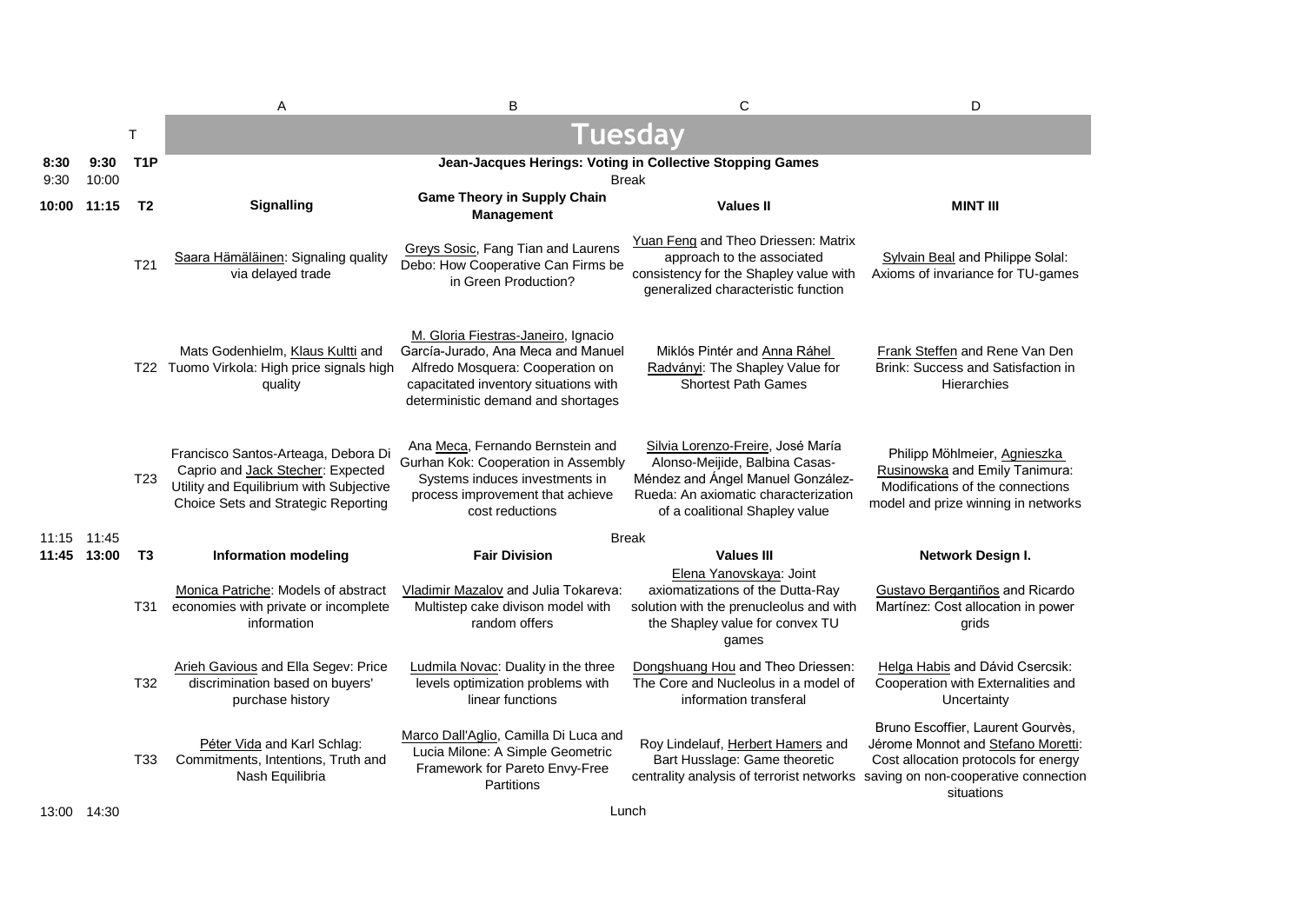|       |       |                  | A                                                                                                                                                                                         | B                                                                                                      | C                                                                                                                                 | D                                                                                                                                                      |  |
|-------|-------|------------------|-------------------------------------------------------------------------------------------------------------------------------------------------------------------------------------------|--------------------------------------------------------------------------------------------------------|-----------------------------------------------------------------------------------------------------------------------------------|--------------------------------------------------------------------------------------------------------------------------------------------------------|--|
| 14:30 | 15:30 | T4P              |                                                                                                                                                                                           |                                                                                                        | Aviad Heifetz: All Types Naive and Canny                                                                                          |                                                                                                                                                        |  |
| 15:30 | 15:45 |                  |                                                                                                                                                                                           | Break                                                                                                  |                                                                                                                                   |                                                                                                                                                        |  |
| 15:45 | 17:00 | T5               | <b>Type Spaces</b>                                                                                                                                                                        | <b>Evolutionary Games</b>                                                                              | <b>Simple and Hedonic Games</b>                                                                                                   | <b>Network Design II</b>                                                                                                                               |  |
|       |       | T <sub>51</sub>  | Miklós Pintér and Zsolt Udvari:<br>Generalized type spaces                                                                                                                                | Miquel Aramendia and Quan Wen:<br>Justifiable Punishments in Repeated<br>Games                         | Dominik Karos: Coalition Formation in<br><b>Generalized Apex Games</b>                                                            | Dávid Csercsik and Balázs Sziklai:<br>Externalities in a cooperative game<br>over routing networks                                                     |  |
|       |       | T <sub>52</sub>  | Elnaz Bajoori, Janos Flesch and Dries<br>Vermeulen: On the Definition of<br>Perfect Equilibrium in Bayesian<br>Games                                                                      | Takuya Sekiguchi: General condition<br>for strategy abundance through a self-<br>referential mechanism | Ali Hameed, Arkadii Slinko and<br>Tatiana Gvozdeva: The Structure and<br><b>Characterizations of Hierarchical</b><br>Simple Games | Banchongsan Charoensook: Network<br>Formation with Productivity as Decay                                                                               |  |
|       |       | T <sub>53</sub>  | Sander Heinsalu: Universal type<br>spaces with unawareness                                                                                                                                | Igal Milchtaich: Static Stability in<br><b>Symmetric and Population Games</b>                          | Dinko Dimitrov and Shao Chin Sung:<br>Size monotonicity and stability of the<br>core in hedonic games                             | Julia Belau: A New Outside Option<br>Value for Networks, the Kappa value -<br>Measuring Distribution of Power and<br>Stability of political Agreements |  |
| 17:00 | 17:30 |                  | <b>Break</b>                                                                                                                                                                              |                                                                                                        |                                                                                                                                   |                                                                                                                                                        |  |
| 17:30 | 18:30 | T <sub>6</sub> P | Panel discussion organised by Gianfranco Gambarelli with Vito Fragnelli, Josep Freixas, Stefano Moretti, Joaquin Sanchez-Soriano, Philippe Solal,<br>Izabella Stach and Christian Trudeau |                                                                                                        |                                                                                                                                   |                                                                                                                                                        |  |
| 19:30 | 23:00 |                  | Gala Dinner, Európa Ship. Departure from Szilágyi Dezső tér. See additional info at the inside cover.                                                                                     |                                                                                                        |                                                                                                                                   |                                                                                                                                                        |  |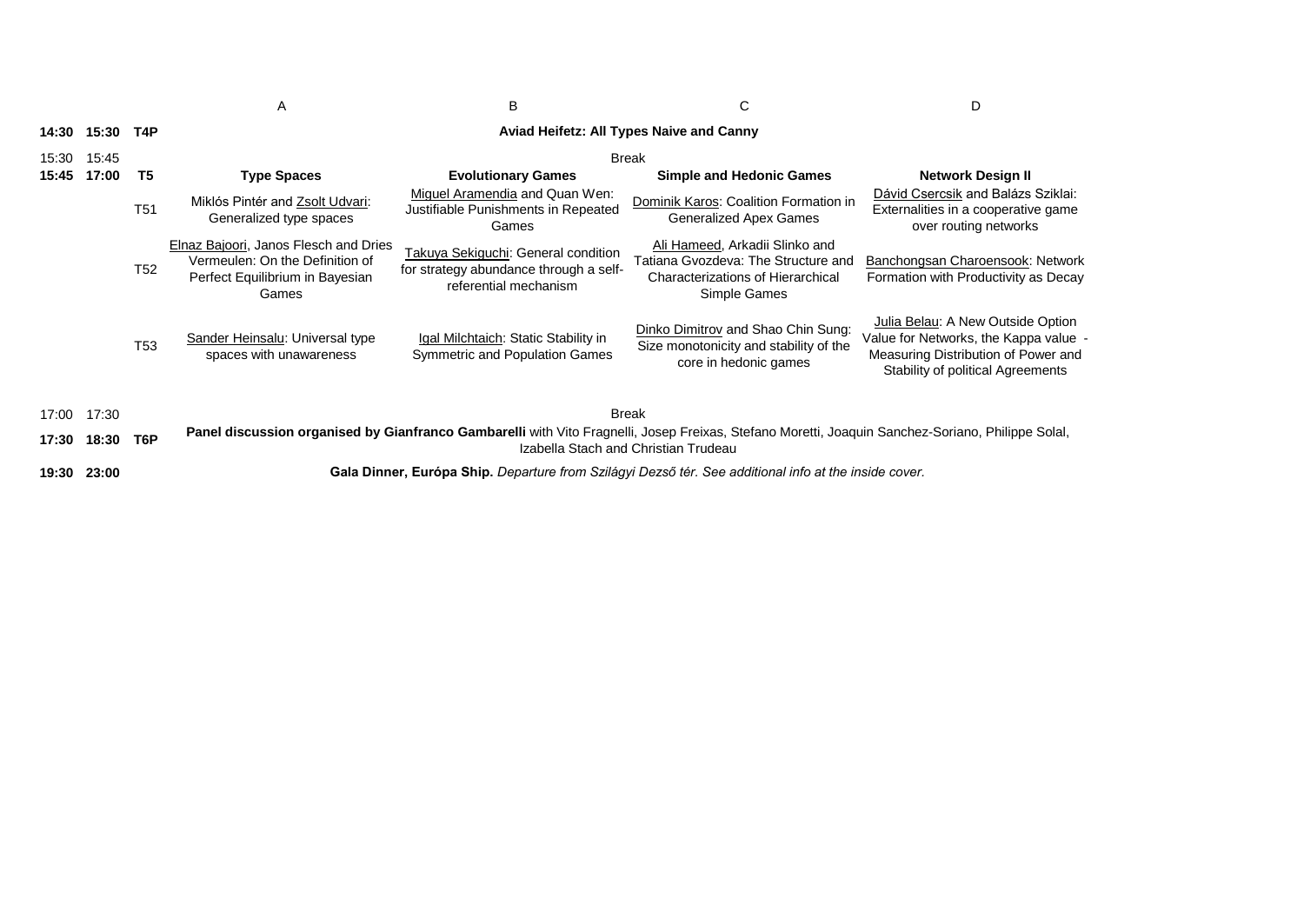|             |       |                  | Α                                                                                                                                                        | B                                                                                                                           | C                                                                                                                                            | D                                                                                                                                     |  |
|-------------|-------|------------------|----------------------------------------------------------------------------------------------------------------------------------------------------------|-----------------------------------------------------------------------------------------------------------------------------|----------------------------------------------------------------------------------------------------------------------------------------------|---------------------------------------------------------------------------------------------------------------------------------------|--|
|             |       | W                |                                                                                                                                                          |                                                                                                                             | Wednesday                                                                                                                                    |                                                                                                                                       |  |
| 8:30        | 9:30  | W <sub>1</sub> P |                                                                                                                                                          |                                                                                                                             | <b>Francis Bloch: Networks and prices</b>                                                                                                    |                                                                                                                                       |  |
| 9:30        | 10:00 |                  | <b>Break</b>                                                                                                                                             |                                                                                                                             |                                                                                                                                              |                                                                                                                                       |  |
| 10:00       | 11:15 | W <sub>2</sub>   | <b>Correlated Equilibrium</b>                                                                                                                            | Games in finance I                                                                                                          | <b>Externalities I: Partitions</b>                                                                                                           | <b>Social Behaviour</b>                                                                                                               |  |
|             |       | W21              | Péter Vida and Helmuts Azacis: A<br>Detail-free Mediator                                                                                                 | Orsolya Rétallér: An Application of Big<br><b>Boss Games: The Reinsurance</b><br>Market                                     | Marco Antonio Marini and Sergio<br>Currarini: Majority Rules and Stability<br>in Games with Spillovers                                       | Pierre Fauvet: The Contest model as<br>a tool to understand the pressure<br>groups role                                               |  |
|             |       | W22              | Peio Zuazo-Garin and Fabrizio<br>Germano: Approximate Knowledge of<br>Rationality and Constrained<br><b>Correlated Equilibria</b>                        | Joss Sanchez-Perez: Characterization<br>of solutions for bankruptcy problems                                                | László Kóczy: Stationary consistent<br>equilibrium coalition structures<br>constitute the recursive core                                     | Sebastien Rouillon: Do social status<br>seeking behaviors worsen the tragedy<br>of the commons?                                       |  |
|             |       | W <sub>23</sub>  | Ferenc Forgó: A generalization of<br>correlated equilibrium: a new protocol                                                                              | Natalia Naumova: Solidary Solutions<br>to Games with Restricted Cooperation                                                 | Giorgos Stamatopoulos and<br>Paraskevas Lekeas: Cooperative<br>oligopoly games with boundedly<br>rational firms                              | Sergio Currarini, Fabrizio Panebianco<br>and Elena Fumagalli: Smoking<br><b>Behaviour in Social Networks</b>                          |  |
| 11:15 11:45 |       |                  |                                                                                                                                                          |                                                                                                                             | <b>Break</b>                                                                                                                                 |                                                                                                                                       |  |
| 11:45       | 13:00 | W <sub>3</sub>   | <b>Ultimatum Games</b>                                                                                                                                   | <b>Games in finance II</b>                                                                                                  | <b>Externalities II: River problems</b>                                                                                                      | Ranking                                                                                                                               |  |
|             |       |                  | Dimitry Rtischev: Evolution of<br>W31 mindsight: transparent agents and the<br>preference to look at them                                                | Tim Boonen: A game-theoretic<br>approach for risk redistribution with<br>heterogeneous distortion risk<br>measures          | Gerard van der Laan and Nigel Moes:<br>Transboundary externalities and<br>property rights: an international river<br>pollution model         | László Csató: Tournament ranking by<br>means of pairwise comparison<br>matrices                                                       |  |
|             |       | W32              | Roman Gorbunov, Emilia Barakova,<br><b>Rene Ahn and Matthias Rauterberg:</b><br><b>Generalized Utility Describing</b><br><b>Cooperation and Fairness</b> | Nóra Szűcs, Dániel Havran and Péter<br>Csóka: Informational Paradox in SME<br>Financing - the Case of Default<br>Customer - | Jorge Alcalde-Unzu, María Gómez-<br>Rúa and Elena Molis: Sharing a<br>Polluted River: The Responsibility<br>Rule                             | Alexandru Nichifor and László Kóczy:<br>Intellectual Influence: Quality versus<br>Quantity                                            |  |
|             |       | W33              | Elena Iñarra, Annick Laruelle and Peio<br>Zuazo: Games with perception                                                                                   | Péter Csóka and P. Jean-Jacques<br>Herings: Risk allocation with liquidity<br>considerations                                | Rene van Den Brink, Arantza Estévez-<br>Fernandez, Gerard van der Laan and<br>Nigel Moes: Independence Axioms for<br><b>Water Allocation</b> | Ruud Hendrickx, Julio Gonzalez-Diaz<br>and Edwin Lohmann: Paired<br>comparisons analysis: an axiomatic<br>approach to ranking methods |  |

13:00 14:30

Lunch